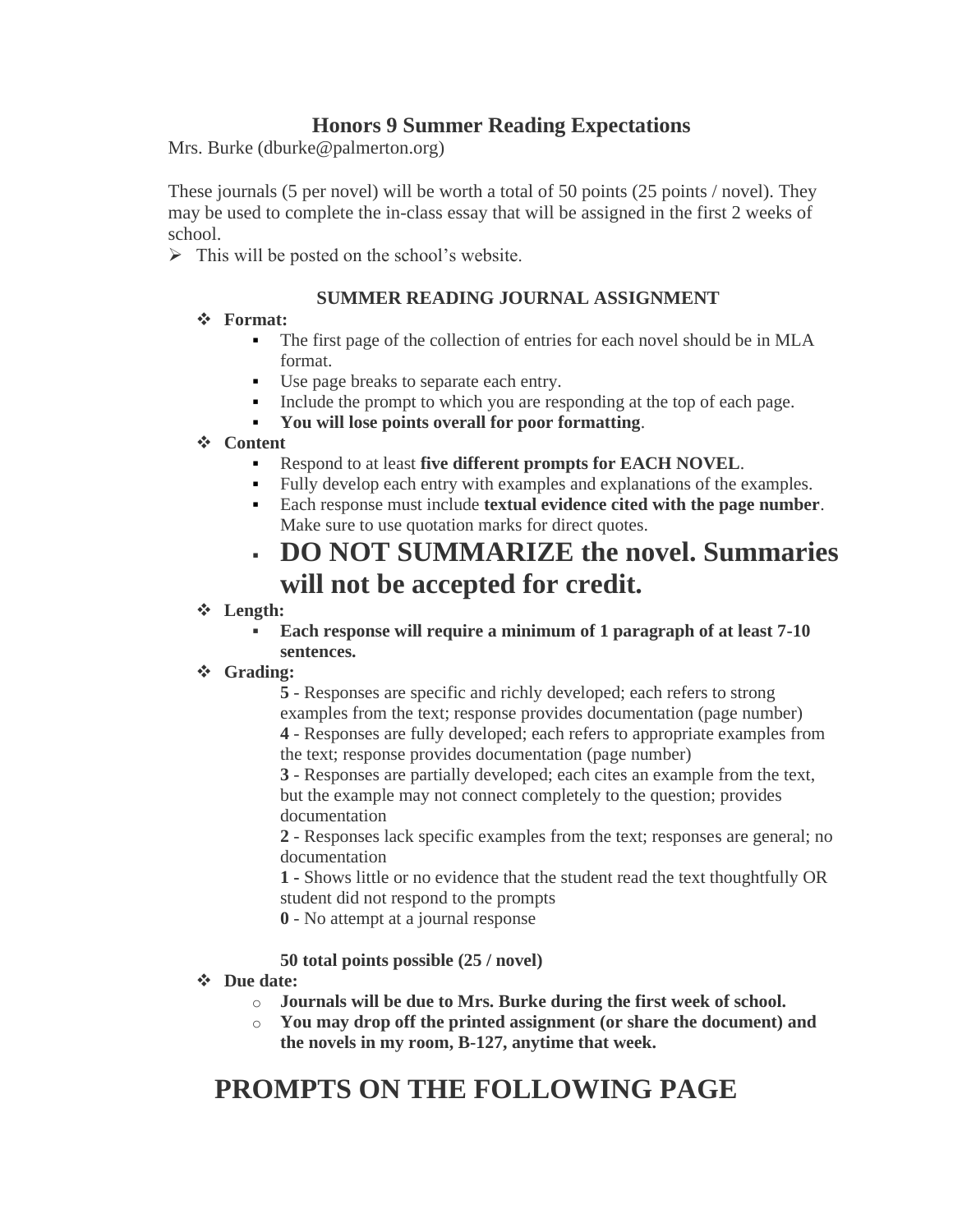#### ❖ **Prompts:**

- 1. How are the characters developing? Do you dislike certain characters? Are some characters dynamic? Are some flat? Do the characters change over the course of the story? How are the events or other characters influencing or motivating the characters?
- 2. Are there recurring themes, ideas, images, and symbols? Why do you think the author is repeating them? What do you think of the author's decision to repeat them?
- 3. What are the conflicts in the book? Why are these conflicts developing? Are these conflicts internal (within the characters) or external (from outside sources)?
- 4. Can you relate to any of the characters? Do parts of the book remind you of yourself or others? Why? Can you feel what any of the characters are feeling?
- 5. Who is the narrator of the book? From what point of view is the story told? Why do you think the author selected this perspective and what effect does it have? Would a different narrator or different narration improve the book?
- 6. Write a letter to one of the characters. Include three specific events of which the character was a part. Comment on the character's response to events or offer advice. Ask questions.
- 7. Evaluate the writing style of the author. What are the sentences, word choice, descriptions like? Does the style help the story line? Could the style be improved? How
- 8. What is the author's tone towards his or her subject? What two words best define the tone of this book? What scenes, episodes, or examples are good examples of the author's tone?
- 9. What is the mood created in the reader by this book? What examples best reveal the mood of this book?
- 10. If you could be one of the characters for one day, who would you be and why? Who would you definitely not be and why? Explain your choices.
- 11. What would you change in the story? How would you improve it?

Created for the 22/23 academic year

## **SAMPLE MLA FORMAT ON FOLLOWING PAGE**